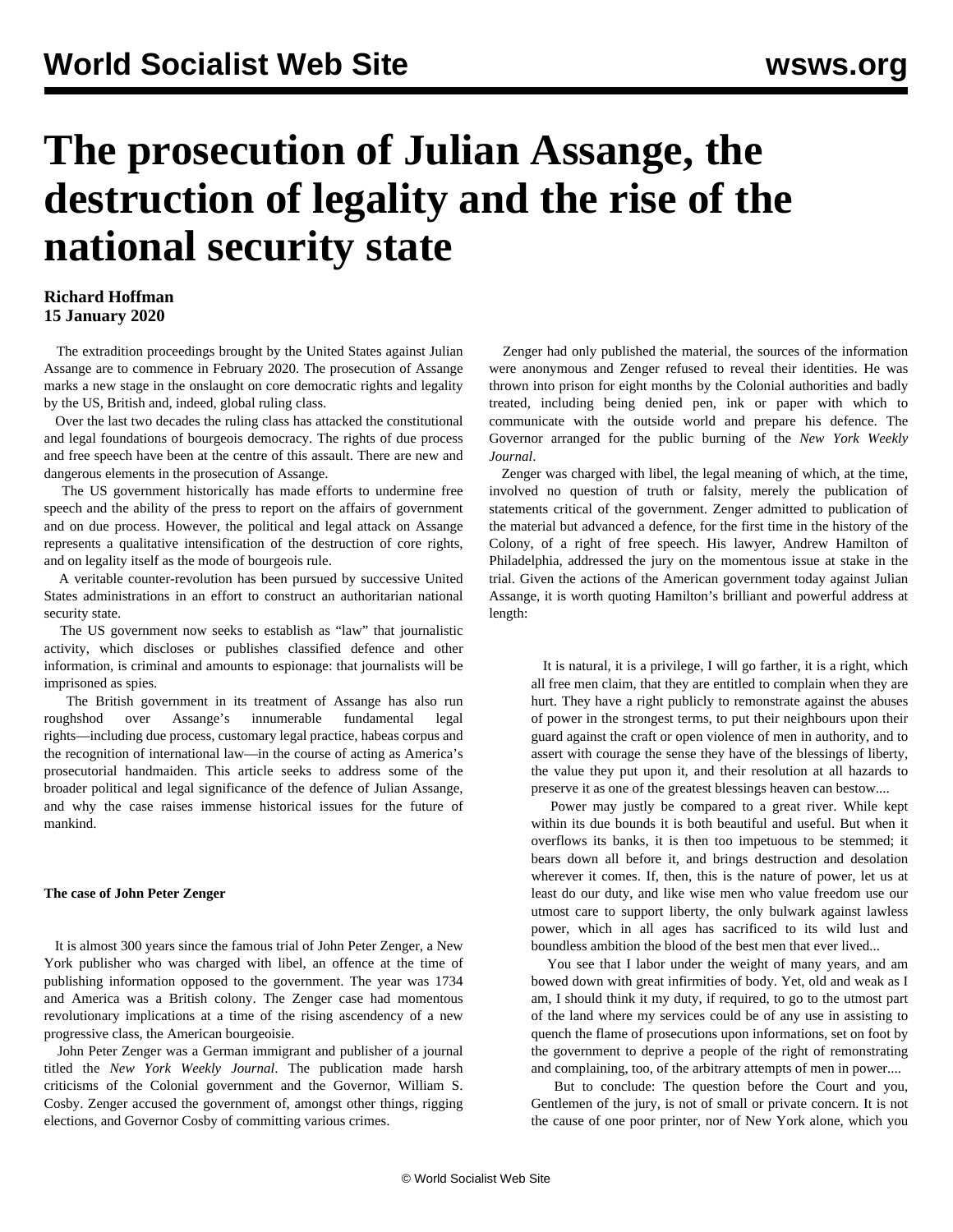are now trying. No! It may in its consequence affect every free man that lives under a British government on the main of America. It is the best cause. It is the cause of liberty. And I make no doubt but your upright conduct this day will not only entitle you to the love and esteem of your fellow citizens, but every man who prefers freedom to a life of slavery will bless and honour you as men who have baffled the attempt of tyranny, and by an impartial and uncorrupt verdict have laid a noble foundation for securing to ourselves, our posterity, and our neighbours, that to which nature and the laws of our country have given us a right to liberty of both exposing and opposing arbitrary power (in these parts of the world at least) by speaking and writing truth.

 At the end of Hamilton's address, the jury was instructed to convict Zenger, but after deliberating for a very short period returned with a unanimous verdict of Not Guilty. Emerging from the Zenger case there subsequently developed a legal doctrine, ultimately finding concrete expression in the First Amendment to the US Constitution, that truthful information could never be libellous (or seditious) and that speech could not be curtailed by any government action.

 Gouverneur Morris, a major figure at the Constitutional Convention of 1787 described the Zenger case as "the germ of American freedom, the morning star of that liberty which subsequently revolutionized America*.*"

 Perhaps more than any other event, the Zenger trial began the process towards the American Revolution.

# **Natural Law**

 Zenger's defence rested on conceptions of Natural Law which were considered the basis of rights. These conceptions, which were gaining ground in America, were the product of the English revolutions and the ideas of John Locke and the emerging Enlightenment, which went back to the classical philosophical debates of antiquity on the question of the meaning of law, and might versus right, as discussed for example in Plato's work, *The Republic*.

 In the late 16th century the Dutch Jurist and humanist Grotius first advanced the modern conception of Natural Law. Grotius asserted that true law was not an accidental human creation, not an emanation of political society, the State or the Church, but a genuine and necessary characteristic of Man, reflecting his essential social nature. The concept of Natural Law faced two major obstacles—the arbitrary power of Kingly rule, and the Church and its theological and hierarchical conceptions.

 In the course of the Enlightenment, conceptions of democratic rights based on natural law were advanced by great original thinkers, such as Locke, Montesquieu and Voltaire. In his revolutionary work *The Spirit of Laws* published in 1748, Montesquieu wrote:

 Laws in their broadest sense, are the necessary relations which are derived from the nature of things: Once free from the yoke of religion, we should still be subject to the rule of Justice… Law, like mathematics has its objective structure, which no arbitrary whim can alter, before there were any enacted laws, just relations were possible. To say that there is nothing just or unjust, excepting that which positive laws command or forbid is like saying that before one has drawn a circle all of its radii were not equal.

 The idea of an objective necessity in law expressing the social nature of Man was profoundly influenced by the scientific revolution that preceded these intellectual conquests. These conceptions of natural law and democratic rights were a momentous advance in human consciousness—fundamental and vital to the ongoing progress and civilisation of Mankind. People everywhere revelled in the transformation that these ideas represented. Voltaire at the time likened the advance in consciousness to a child beginning to walk. These conceptions found their expression in the great democratic Declarations, which accompanied the American and French revolutions and formed the ideological basis for the Constitutional form of government they created. Several passages from Locke's *The Second Treatise on Government* were reproduced verbatim in the Declaration of Independence, including the references to "inalienable rights" and "a long train of abuses."

 Drawing on the Natural Law conceptions of the Enlightenment, the American revolutionaries set about creating a government and Constitution based on reason. The principal idea was that rights were not granted by any political power, but emerged from the nature of Man himself. As John Dickinson declared in 1766:

 Our rights and liberties are not annexed to us by parchments and seals. They are created in us by the decrees of Providence, which establishes the laws of our nature. They are born with us; exist with us; and cannot be taken from us by any human power, without taking our lives. In short, they are founded on the immutable maxims of reason and justice (quoted in Gordon S Wood; *The Creation of the American Republic 1776–1787*. Chapel Hill, 1969 p. 293).

 The nature of American democracy, created out of the revolution and embodied in its constitution, reflected both a unique and intense political outlook. The idea of the "Sovereignty of the People" and the inalienability of their rights was radical through and through. As Gordon Wood wrote in his seminal work *The Creation of the American Republic*:

 The trite theory of popular sovereignty gained a verity in American hands that European radicals with all their talk of all power in the people had scarcely considered imaginable except at those rare times of revolution. "Civil liberty" became for Americans "not 'a government of laws,' made agreeable to charters, bills of rights or compacts, but a power existing in the people at large, at any time, for any cause, or for no cause, but their own sovereign pleasure, to alter or annihilate both the mode and essence of any former government, and adopt a new one in its stead. (op. cit., p. 362).

## **Madison and free speech**

 James Madison, one of the American founding fathers, was the primary architect of the Bill of Rights and chief proponent of the need in a true democracy for the right of free speech to be absolute. Under the doctrine of Sovereignty of the People, Madison argued, "for the people to rule wisely, they must be free to think and speak without fear of reprisal." Initially opposed to the enumeration of rights separate to the structure of the Constitution, on the basis that an enumeration would imply a limitation, Madison however acknowledged the popular will expressed in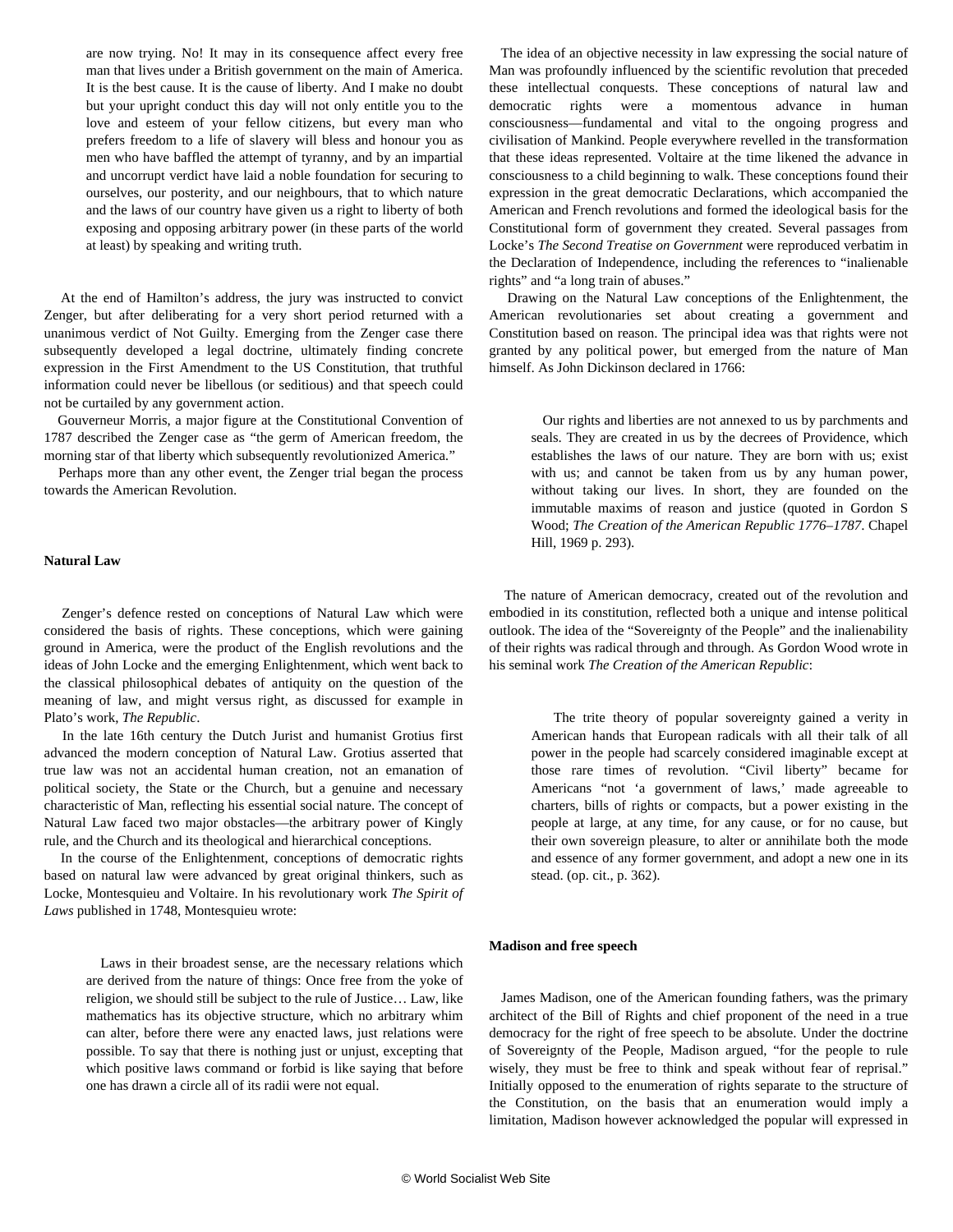the ratifying conventions, which had approved remedies to the Constitution and shaped them into the Bill of Rights.

 On the right of free speech, and its absolute centrality to a free and democratic society, Madison was unequivocal and adamant. Public disclosure had to be utterly free and unfettered. Madison had a decided distrust of popular government; for that reason he insisted that political disclosure needed to be robust and vigorous so that the government could be freely criticised and its abuses exposed. "Public opinion" he wrote in 1791 "sets bounds to every government, and is the real sovereign in every free one."

 According to democratic theory, it is the people, and only the people, who rule. And for the people to rule wisely they have to be able to communicate with one another—freely without fear of governmental suppression. Freedom of speech and of the press were, therefore, essential preconditions for democratic government. Madison's commitment to free speech was absolute. His presidency (1809–1818) has not generally been viewed favourably, but it is significant that even in times of great crises (such as the war of 1812) Madison did not abridge rights, and insisted on the right of free speech even in time of war.

 Recognition of the critical status of free speech in a democracy was expressed in the right of free speech being the first of the enumerated rights in the Amendments to the Constitution.

#### **Free speech in war**

 As a right protected under a bourgeois-democratic constitution (as opposed to a socialist constitution), free speech has been abridged by the ruling class from time to time when it has felt imperilled, and the socialist and communist movements have usually been the primary targets of such suppression when they have opposed the imperialist war aims of the US. In 1917 and 1918, the US government passed the Espionage Act and the Sedition Act respectively, which were consciously directed against socialist opposition to the war.

 In the case of *Schenk v United States*, the Supreme Court, including Oliver Wendell Holmes and Louis Brandeis, upheld the conviction of Charles Schenk, a socialist activist for distributing anti-draft pamphlets. The Court held that the Espionage Act did not violate the First Amendment because the anti-draft activities of Schenk presented a "clear and present danger" to the military operations and national security of the US, including the draft. Clearly, the Supreme Court sought to support the imperialist war aims of the US against socialist opposition. The Supreme Court also unanimously upheld convictions in the famous cases of *Debs v United States* (1919) and *Frohwerk v United States* (1919). Both Debs and Frohwerk were prominent socialist opponents of the war, and Debs a fourtime presidential candidate for the Socialist Party.

 The Sedition Act of 1918 was enacted at the behest of Woodrow Wilson, and outlawed criticism of the government's war aims, the military and "the promotion of principles contrary to the Act." More than two thousand cases were filed by the government under the Espionage Act of 1917 and the Sedition Act of 1918, and there were over one thousand convictions. The Sedition Act was repealed in 1920, but the Espionage Act remains largely in force and is relied upon by the US government in its indictment of Julian Assange. This is no accident, but a product of the same militarist drives of US imperialism that prompted the legislation a hundred years ago.

#### **America's post-Soviet war drive for world hegemony**

 The persecution of Julian Assange for publishing documentation of the war crimes of the United States in Iraq must be examined in the historical context of the crisis of US imperialism, the deepening class conflict within the United States, the elites' fear of revolution, and the consequent assault upon democratic rights and constitutionalism over the last two decades.

 Following the collapse of the Soviet Union, the United States turned quickly to an aggressive military foreign policy. At the same time, capitalist triumphalism could not conceal the deep underlying problems emerging in the US economy, arising from the hollowing out of industry, the spectacular rise in financial parasitism and corporate debt, and its accelerating loss of ground to major economic rivals. The Soviet Union had collapsed but the United States was in systemic irreversible decline. The first major post-Soviet symptomatic shock occurred in 1998, with the collapse of the \$126 billion Long Term Capital Management hedge fund. (The head of LTCM was Myron Scholes, who the year before had been awarded the Nobel Prize in Economic Sciences for a method to determine the value of derivatives). Ten years later, with the collapse of Lehman Bros, the death agony of American capitalism was verified beyond any reasonable doubt.

 Commencing in the early 1990s, the US ruling class, military and national security establishment embarked on a course of seeking to defend US world hegemony through the use of military force. It pursued a strategy of preventing the emergence of any rival to challenge US hegemony. America would henceforth exercise unchallenged domination over key regions and resources against its major rivals in Europe and Asia, through the global projection of overwhelming military power.

 At the NATO summit in Rome in November 1991, the US presented a "New Strategic Concept" for NATO, which emphasised the "global context" and the need for NATO to take a "more expansive and less defensive strategic military role." The US and Britain both proclaimed the right to conduct "humanitarian interventions," involving the use of military force to resolve disputes within other nations and to halt "human rights violations."

 The quest of US imperialism to establish unrivalled supremacy over the globe, which accelerated through the 1990s, was expanded, particularly to the energy-rich regions of the Middle East and the Caspian basin.

 The 1992 Defence Department document entitled "The Defence Planning Guidance" summarised the new imperialist doctrine thus:

 Our first objective is to prevent the re-emergence of a new rival. This is a dominant consideration underlying the new regional defence strategy and requires that we endeavour to prevent any hostile power from dominating a region whose resources would, under consolidated control, be sufficient to generate global power. These regions include Western Europe, East Asia, the territory of the former Soviet Union, and Southwest Asia.

 The doctrine of preventive war was adopted as official policy of the US. This doctrine had been gaining ground since the early 1990s among intellectuals who supported a more aggressive US foreign policy. In 1992, for example, the liberal Michael Walzer circulated a document signed by sixty intellectuals formulating the tenets of a new conception of "just war." In his book *Just and Unjust Wars* (New York, 1992), Walzer argued that, when the US was confronted with "unusual and terrible danger" and a "radical threat to human values," no restriction of an ethical or legal nature could apply, and any means of preventive destruction was morally legitimate.

 In the *Quadrennial Defence Review Report*, September 30, 2001, and the *National Security Strategy of the United States*, September 17, 2002, the US government set out in detail its new preventive war doctrine. The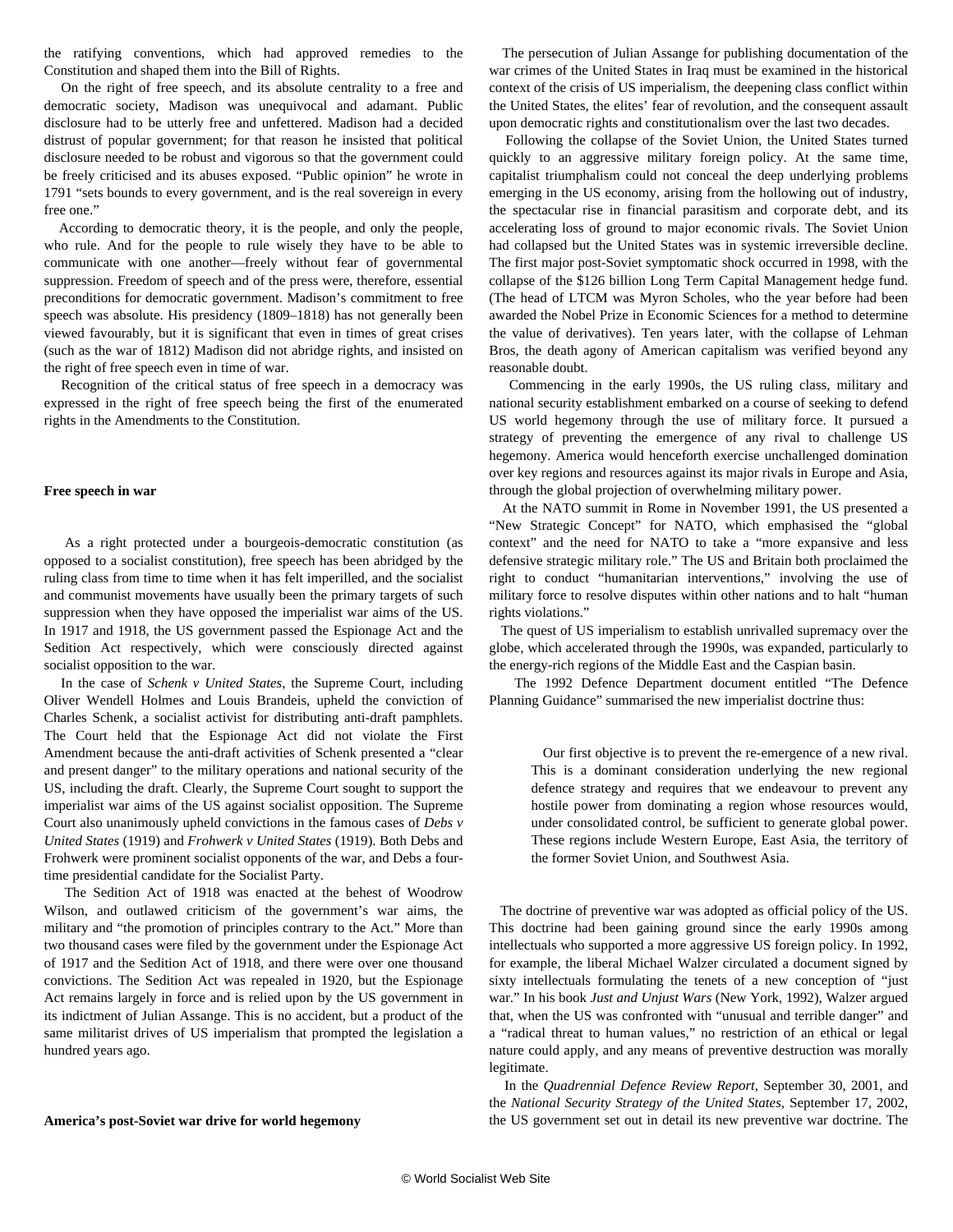doctrine proclaimed the right of the US to unilaterally denounce other sovereign states, to force inspections in order to secure "preventive disarmament," and to use military force if and when it considered it necessary or desirable.

 The *National Security Strategy* of 2002 also proclaimed the right of the US to act "pre-emptively" in circumstances of a perceived threat. The doctrines of preventive war, pre-emptive self-defence, humanitarian war and just war are all illegal in international law. The resort to force, to war, is prohibited following Nuremberg and its codification in international law charters and conventions. The adoption of these doctrines by the US represented, in historical terms, an immense regression in the ideological condition of Western civilisation.

 In 2003, the US planned and launched its aggressive war against Iraq. The alleged threats of "weapons of mass destruction" were proven to be fraudulent and, in any event, could not have formed a lawful foundation for the launching of war. According to the precedents established at Nuremberg, those civilian and military leaders who planned and carried out the aggressive war against Iraq should have been arraigned before a properly constituted judicial tribunal, afforded full and proper due process, and tried for crimes against peace, crimes against humanity, and crimes against the laws of war.

 The illegal invasion of Iraq in 2003 constituted an immense escalation of America's post-Soviet strategy. The criminality of America's actions, and its brutality, expressed in such heinous crimes as the destruction and killings in Fallujah, were reminiscent of the aggression, criminality and violence of Hitler's attack on Poland in 1939. Most of the information that was published by Assange through WikiLeaks, and is the subject of the indictment, concerned the illegal and criminal activities of the United States in the Iraq and Afghanistan wars, and the treatment of detainees of Guantanamo Bay. Millions of people around the world watched the "Collateral Murder" in Iraq video in horror when it was released in 2010.

# **The attack on constitutionalism and legality**

 Since 2000, militarism abroad in furtherance of America's drive for global hegemony has gone hand in hand with attacks on constitutionalism and democratic rights at home. The opening assault on constitutionalism was the stolen election in 2000, when Republicans, Democrats and the Supreme Court alike defrauded American citizens of their right to vote. Albert Gore may have understood the seriousness of the implications, but did not fight to defend the peoples' rights. In the following two decades, there has been a conscious drive by the bourgeoisie in the United States to disassemble the established constitutional order, implement a repressive legal regime and establish authoritarian rule.

 The George W. Bush administration seized on 9/11 to use the pretext of the "War on Terror" to vastly expand the powers of the state, advance executive rule and eviscerate constitutionalism.

 Under cover of the "War on Terror," the Bush administration sought to place itself above the law in an unprecedented manner. The Guantanamo Bay legal black hole, designed to deny habeas corpus, was perhaps the most extraordinary anti-constitutional measure taken in centuries. The attack on constitutionalism was fully supported by the Democratic Party. Numerous steps were taken to advance authoritarian rule under cover of America's war drive in the Middle East, including:

 \* The Patriot Act and Homeland Security Act, which authorised arbitrary search, arrest, detention, monitoring and surveillance.

 \* The creation of non-legal categories such as "enemy-combatant" to deny due process.

\* The practice of torture.

 \* The rejection of international law norms, including the disavowal of the Geneva Conventions and rejection of the jurisdiction of the International Criminal Court.

 The USA PATRIOT Act (full name Uniting and Strengthening America by Providing Appropriate Tools to Restrict, Intercept and Obstruct Terrorism Act 2001), and the establishment of Guantanamo Bay commenced the project of the ruling class to reconstitute America's legal regime on authoritarian foundations. The Act provided for virtually unlimited powers of arrest, indefinite detention, warrantless search and seizure, surveillance and monitoring. Computer and phone communications, business records, library records, and other personal information were all liable to be seized under the Act by the FBI.

 In a very real sense, the Act provided the legislative framework for a national security state. There were dozens of court cases challenging the Act on constitutional grounds and, in virtually all instances of success, Congress, (with overwhelming bipartisan support) legislated additional laws to overcome the constitutional obstacles in order to maintain the repressive framework.

 With some amendments, which did not alter its fundamental police-state character, the PATRIOT Act was reauthorised over the last 18 years, including by the Obama administration which, in 2015, re-legislated parts of the Act that were due to expire in 2015 under an Act entitled The USA Freedom Act.

 An offshoot of the PATRIOT Act was the Terrorist Surveillance Program, which enabled the government to secretly track billions of phone calls, texts and computer communications made by millions of American citizens, without warrant. Under various different legislative guises (beginning with the Foreign Surveillance Intelligence Act 2008) warrantless surveillance continued under the Obama and Trump administrations, including the PRISM surveillance system exposed by Edward Snowden, the data collected under that system now being retained by major telecommunication corporations.

 The extraordinary denial of habeas corpus and due process at Guantanamo Bay paralleled the counterrevolutionary character of the PATRIOT Act (see WSWS article: "[Guantanamo Bay, habeas corpus and](/en/articles/2004/01/habe-j05.html) [the Texan who would be king,](/en/articles/2004/01/habe-j05.html)" 5 January 2004).

 The government's actions were justified on the basis of legal concepts formulated by far right lawyers in the Justice Department led by John Yoo. They advanced an extreme version of the "unitary executive theory," drawing on authoritarian Germanic legal notions of *Staats Recht*, stressing the primacy of national security over core democratic rights and legality.

 Yoo later gave testimony, at a subsequent Justice Department enquiry into the torture memos which he had drafted, that, in his view *"* the President's war making authority was so broad that he had the constitutional power to order a village to be massacred." Not surprisingly, the view of the Justice Department and the State Department during the "War on Terror" was that the Geneva Conventions were a quaint irrelevance, which did not bind the United States. John Yoo is now a professor of law at UC Berkeley Law School.

 The denial of habeas corpus to Guantanamo detainees was challenged in the US Supreme Court in the case of *Rasul v United States of America* (2004). The Court ruled 6-3 (Rehnquist, Scalia and Thomas dissenting) that Guantanamo detainees, irrespective of their citizenship, were entitled to challenge the legality of their detention in federal courts.

 The government responded by passing legislation outlawing access to the courts, titled the Detainee Treatment Act, which was passed with overwhelming Democratic support. The Act also gave immunity to government agents and military personnel from prosecution for "enhanced interrogation" methods that had been justified by the statist legal theories of Department of Justice Officials. The Signing Statement by President Bush, laying out his formal interpretation of the law, stated: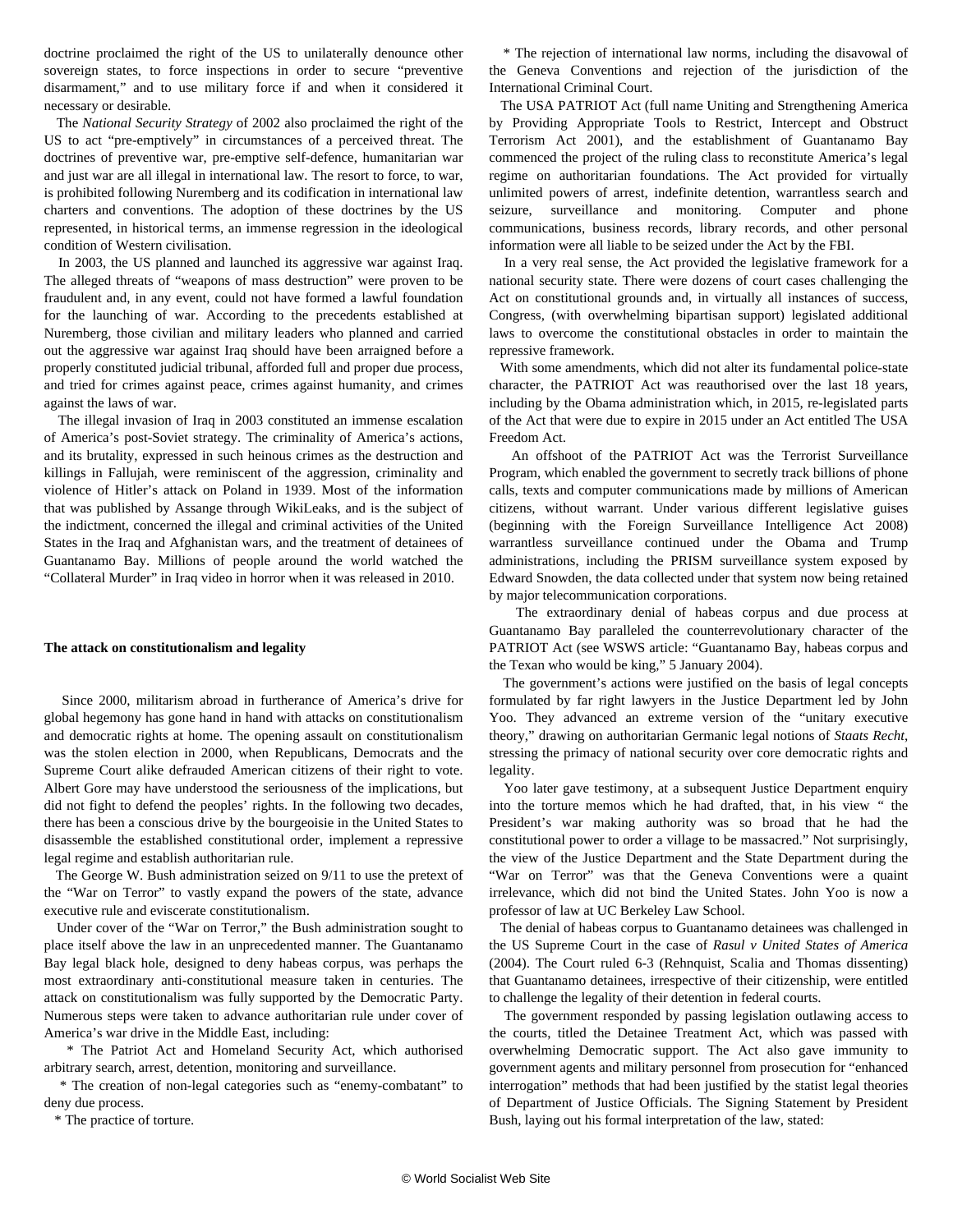The Executive branch shall construe [the provisions] relating to detainees, in a manner consistent with the constitutional authority of the President to supervise the unitary executive branch and as Commander in Chief, and consistent with the Constitutional limitations on the judicial power, which will assist in achieving the shared objective of the Congress and the President to protect the American people from further terrorist attacks.

#### **National security liberalism**

 The onslaught on constitutionalism under the Bush administration was largely defended by the liberal elites. Corrupted by decades of stock market profits, they had long ago abandoned any even notional support for constitutional norms or international law. This was reflected in the writings of authors such as Michael Ignatieff, who, in his book in 2004 *The Lesser Evil: Political Ethics in the Age of Terror*, promoted the "War on Terror" myth and supported the abridgement of constitutional rights on the absurd basis that "the Constitution is not a suicide pact."

 Vast layers of the affluent liberal upper middle class were becoming strident supporters of the pre-eminence of "national security," over the constitutional protection of core rights.

 In its current impeachment drive, the Democratic Party is seeking to remove a democratically elected president whom they view as an obstacle to the war aims of the Democrat-CIA-Pentagon Complex. The real objective and concern of the impeachment is regime-change in Russia, not the upholding of the Constitution of the US, to which the Democratic Party has no principled allegiance.

 The Obama administration, far from taking any steps to alter the course of America's hegemonic strategy or defend its constitutional foundations, deepened the United States' reactionary trajectory and the counterrevolutionary program of the bourgeoisie. The administration stridently advanced the doctrine of "preventive war."

 In his acceptance speech for the Nobel Peace Prize in 2009, Obama specifically embraced the doctrine. In this respect, to the extent that his presidency supposedly represented a liberal alternative to the foreign policy objectives of the ruling class, it was absolutely clear that within the entire political spectrum of the establishment there was overwhelming support for the destruction of the international law framework and legality between nations.

 Obama chastised "ambivalence over the use of military force" and proclaimed Washington's right to use military power for the purposes of "Just War," "preventive war" and "pre-emptive war"—all the illegal doctrines with medieval roots condemned at Nuremberg as nothing more than cloaks for aggression and conquest. The *Wall Street Journal* heartily applauded Obama's Oslo declaration.

 Having made it clear that aggressive war was its foreign policy, the Obama administration proceeded to get on with extra judicial killings, indicating that its views on US Constitutional law were at one with its views on the Nuremberg principles. Drone killings were a favourite practise of the President. There were hundreds of them. Deportations of undocumented immigrants was another favourite. There were millions of those.

 In corroboration of its constitutional law outlook with its militarist war drive, the Obama administration expressed openly counter-revolutionary perspectives. After the killing of Anwar al Awlaki, a US citizen, in one of its drone strikes, there was an expression of dread and foreboding from various constitutional law groups. Are extra-judicial killings of US citizens legal? they asked. The chief lawyer of the US government, the Attorney General Eric Holder, in response to questions at Northwestern

University Law School about al Awlaki's killing, gave the following chilling answer:

 Some have argued that the President is required to get permission from a Federal Court before taking action against a United States citizen who is a senior operational leader of al Qaeda or associated forces. This is simply not accurate. "Due process" and "judicial process" are not one and the same, particularly when it comes to national security. The Constitution guarantees due process, not judicial process.

 This legal solecism has no precedent in over 800 years of legal history since the Magna Carta declared in 1215 that "no freeman will be seized, dispossessed of his property or harmed except by the "law of the land" (Chapter 29), an expression that referred to the customary practices of the courts of England.

 In order to ensure that fundamental rights (including the right to life and liberty) could only be abridged by a court, and to eliminate any possible uncertainty about that arising from the language of the Magna Carta, during the rule of King Edward III (reigned 1327–1377), parliament enacted six statutes to clarify the meaning and scope of the liberties that Magna Carta guaranteed.

 The statutes interpreted the expression "the law of the land" as the judicial procedures that protect a subject's liberties. One of the laws, enacted in 1354, introduced the term "due process of law"—the first appearance of that phrase in Anglo-American law—to describe Magna Carta's guarantee of judicial protections. The Fifth Amendment to the US Constitution reproduces this language in its Due Process clause.

 The proposition that the government should be able to kill citizens anywhere in the world on the basis of legal standards and evidence that are never submitted to a court, either before or after the fact, could not prove in clearer terms that "liberalism" was morphing into fascism.

 Holder's essential premise, that law and executive power are one, echoed the Nazi jurisprudence of the Third Reich's chief lawyer, Carl Schmitt. Schmitt developed legal theories that the leader's (F?hrer's) will was law—particularly in periods of crisis—but also generally in the framework of his authoritarian jurisprudence.

 One of the principal tasks assigned to Schmitt as the Nazi's crown jurist was to elaborate legal justifications for extra-judicial killings by Hitler. In his work "F?hrer Schutzt das Recht" (The F?hrer Protects the Law) in 1934, written following "The Night of Long Knives," when Hitler ordered the murder of leading members of the SA and several prominent conservative politicians, including Kurt Schleicher, the former chancellor, Schmitt wrote:

 The F?hrer protects the Law from the worst abuse if he, at the moment of danger, by virtue of his leadership as the Supreme Judge, immediately creates justice. The real Leader is always Judge too. Judgeship flows from the Leadership. Those who seek to separate the two seek to unravel the state with the help of the Judiciary." (Published in *Deutsche Juristische Zeitung*, August 1934)

 That, in essence was Holder's view. And smooth-talking Harvard lawyer Barack Obama's as well.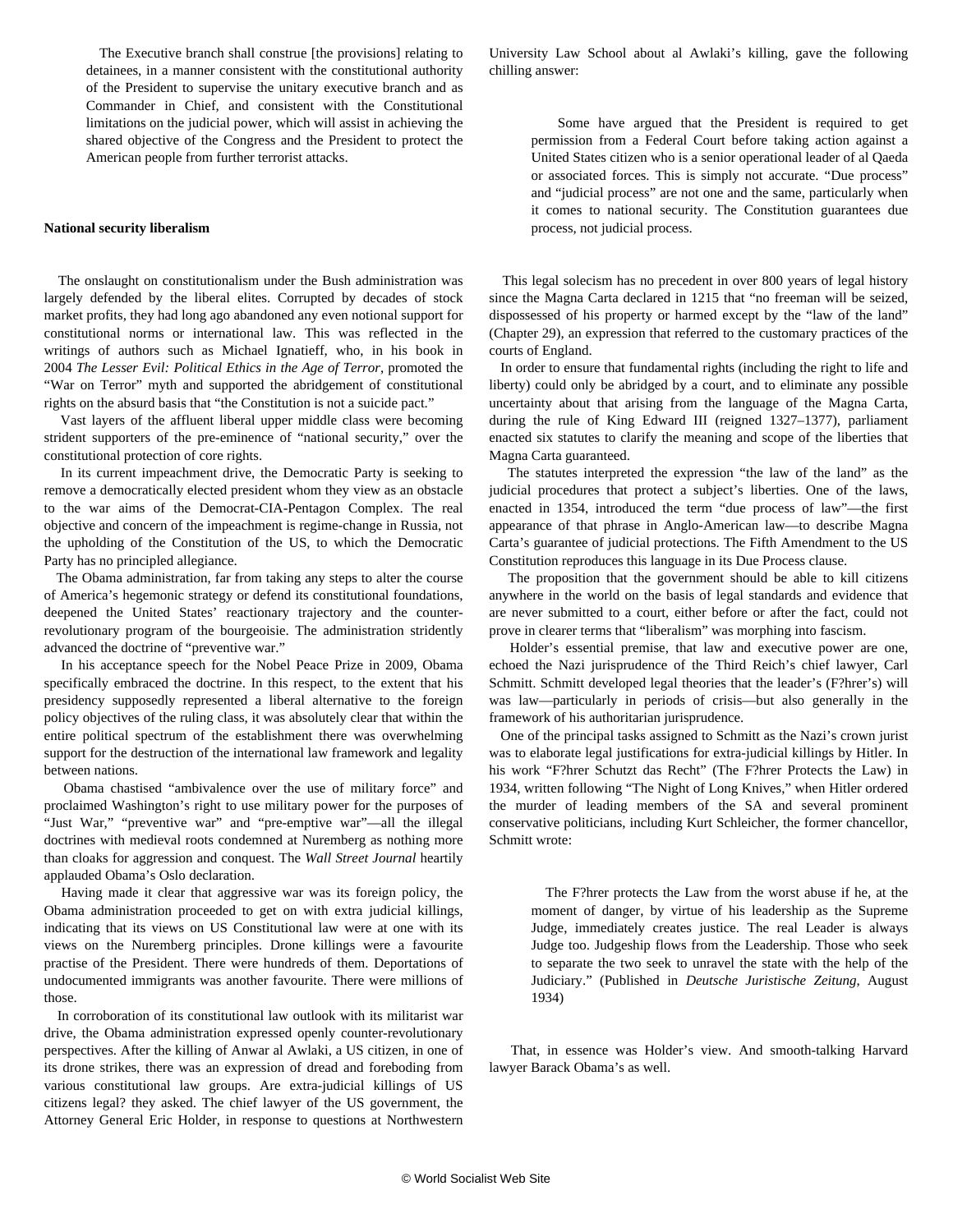Declaring its intensification of the drive to global hegemony, the US announced, in its 2018 National Defence Strategy document, that its twodecade policy of the "War on Terror" was now being superseded by a strategy focused directly against China and Russia. The militarist drive of the US, commenced after the collapse of the Soviet Union, was now to be taken to a higher stage—to a major conflict with nation state rivals.

 Based on the strategic escalation, an armaments build-up of gargantuan scale has been initiated. In June 2018, a \$716 billion military spending bill was passed—with overwhelming Democrat support. In the midst of the impeachment drive (and a brutal illegal war backed by the US in Yemen) on December 12, 2019, a \$738 billion military budget was passed, again with overwhelming Democratic support.

 Through the inexorable processes of world economic development over the last 40 years, America has transformed into its opposite. Like Nazi Germany, it is not confident or free enough to respect legal constitutions and give a citizen a fair trial. Waging aggressive wars, destroying the rights of its citizens, embracing irrationalism and authoritarianism, are signs that the ruling class, and the elites and judiciary who support it, have reached a historical dead end and have become intellectually and morally bankrupt. In this historical and political setting, the US elites have commenced the prosecution of Julian Assange, marking a new stage in the counter-revolution.

#### **The prosecution of Assange**

 Before examining the indictment, it is worthwhile to consider briefly the lawless character of Assange's persecution by Britain and the United States (and, indeed, Sweden) prior to his expulsion from the Ecuadorian embassy.

 Since the beginning of the matter, Assange has been subjected to endless procedural abuses and political interference in the legal process. Virtually every customary precept, practice and procedural protection, which an accused is traditionally afforded, has been discarded in the effort to railroad him.

 Assange was never the subject of any charges in Sweden. The extremely weak evidentiary basis for the allegations led to a declaration by the original Stockholm chief prosecutor, Eva Finne, that "There is no suspicion of any crime whatsoever." The prosecution was subsequently reopened under political pressure.

 Although he was discharged by Swedish authorities and not required to remain in Sweden, he was later issued with an Interpol Red Notice, usually reserved for terrorists and dangerous criminals. The United Kingdom Supreme Court approved Assange's extradition to Sweden, based upon a clearly flawed European arrest warrant that was not signed by a judicial officer, as required by law. The UK government subsequently amended the terms of the European arrest warrant agreement to sanction the illegality.

 The Swedish prosecutor, Marianne Ny, blocked Assange's right to appeal to the European Court of Human Rights. The prosecution had been reopened following representations by the complainant's lawyer, a leading campaigner in the Swedish women's rights movement, a member of the Social Democratic Party and of the organisation calling for a tax on men. The UK Supreme Court approved Assange's extradition, even though Swedish authorities refused to provide an assurance that he would not be extradited to the United States, notwithstanding that the US was preparing an Espionage Act prosecution against him.

 In breach of its legal obligations the Australian government took no action to provide assistance to Assange, and Australian Prime Minister Julia Gillard threatened to strip Assange of his citizenship, until she was advised that this was illegal.

 As was his right, Assange sought political asylum, which was granted by Ecuador. In violation of customary international law, neither Britain nor the United States recognised Assange's asylum. Consequently, Assange remained imprisoned for many years in the Ecuadorian embassy. In 2016, legal experts with the United Nations Working Group on Arbitrary Detention ruled that Assange was being detained unlawfully by Britain and Sweden. Those countries ignored its rulings.

 After refusing to interview Assange in London for six years, the Swedish prosecutor finally interviewed him in London in 2016. However, she barred Assange's Swedish lawyer from being present, a fundamental denial of Assange's basic legal rights. As a result of that outrage a Stockholm Judge in 2017 issued a demand to the prosecutor that she be questioned about prosecutorial misconduct. Rather than face that questioning she closed the investigation. It later emerged that she had also deleted email correspondence with the FBI.

 After the Swedish investigation was dropped, Assange's lawyers requested that the British arrest warrant for his bail breach also be dropped. There was a solid legal foundation for doing so, because the Swedish allegations, which were the subject of the bail, had been withdrawn and he had an international legal right to seek asylum, which had been granted by a sovereign state. In addition, he had been in a state of imprisonment for seven years.

 Judge Emma Arbuthnot rejected the request. As a matter of law, however, she should not have sat on the case. She should, in fact, have recused herself, as she was the wife of a leading government member of parliament and a business partner of the head of MI6, Britain's equivalent of the CIA.

 Assange's right of habeas corpus was flagrantly violated in the punishment of one-year imprisonment inflicted upon him for the bail breach, when, in usual circumstances, a non-custodial sentence is imposed. There could not have been a more transparent example of the court lending its hand to executive illegality. Throwing Assange into Belmarsh high security prison, and hampering his preparation of the defence to the extradition request, was an open act of callous political vindictiveness and lawlessness. In this respect the conduct of the British government is the same as the colonial governor's treatment of Zenger in 1734.

 In 2015, a federal court in Washington blocked the release of all information in respect of the Department of Justice investigation of WikiLeaks, on the basis that it was an active and ongoing "national security investigation" and could potentially harm the "pending prosecution" of Assange. Judge Barbara J. Rothstein in her decision opined "it is necessary to show appropriate deference to the executive in matters of national security."

## **The counter-revolutionary indictment**

 The original six-page US indictment, dated March 6, 2018, charged Assange with one count of conspiring with Chelsea Manning to gain access, without authority, to Defence Department computers. In particular, it alleged that Assange attempted to crack a password to facilitate access to secret records so that Manning's identity could be concealed. The password was not cracked.

 The indictment was based on the Computer Fraud and Abuse Act (CFAA), the main US anti-hacking statute. The pleading was factually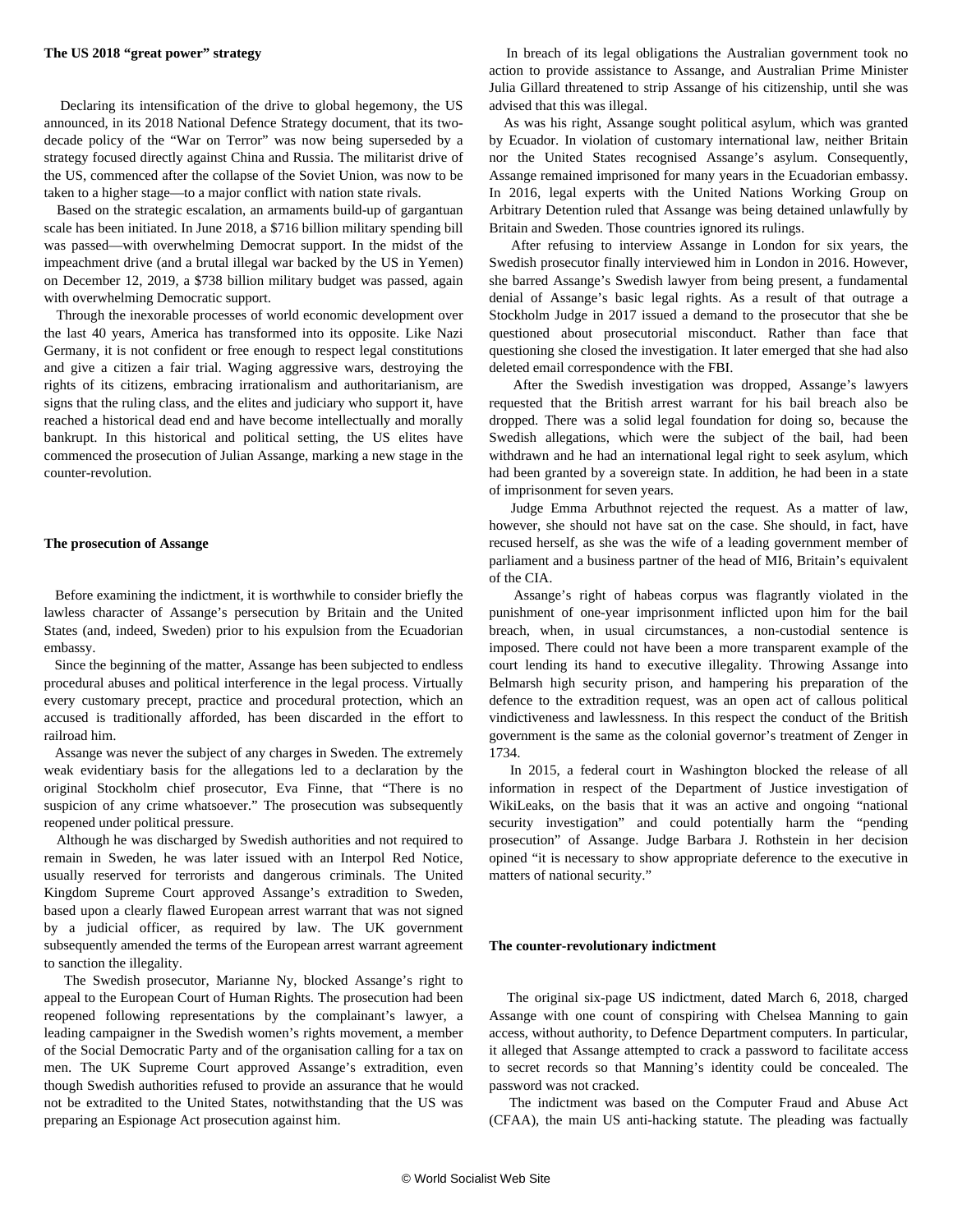threadbare, and legally very narrow, and clearly designed to obviate the necessity of directly confronting First Amendment issues regarding Assange's right of protected free speech activity. The count was, however, transparently a pretext to criminalise Assange's journalistic activity of obtaining information and publishing it on the WikiLeaks website.

 The amended "Superseding Indictment," running to 37 pages, filed on May 23, 2019, levelled 17 counts against Assange based on the Espionage Act 1917 (Title 18 US Code Section 793 and related sections) and retained the computer hacking allegation as count 18.

 The first 14 counts of the superseding indictment are based on allegations that Assange conspired with, and coordinated with Manning directly, in accessing the classified information as well as publishing it. The facts alleged, however, do not disclose that Assange did anything fundamentally outside of journalistic practice of obtaining information, including assisting a source conceal their identity. There is no doubt that Assange acted zealously in the pursuit of information disclosing the conduct of the United States in Iraq, Afghanistan and Guantanamo Bay. The First Amendment, however, zealously protects the rights of citizens to free speech.

 In much of the commentary in defence of Assange, his activity is properly defended on the basis that he was a journalist. It needs to be borne in mind however, that the First Amendment protection of free speech is not a right limited to journalists. Every citizen has the right to publish information without government curtailment. As Chief Justice Warren Burger stated in 1977, "Freedom of the press is of limitless scope. The First Amendment does not belong to any definable category of persons or entities; it belongs to all who exercise its freedoms."

 Counts 15 to 17 inclusive are counts which allege pure publishing of state secrets, independently of any antecedent activity involving Manning in illegally obtaining the information. Under these three counts, the government seeks specifically to criminalise pure acts of publication of classified defence information. These counts are truly counterrevolutionary elements in the indictment, directed at destroying First Amendment protection of publication of classified government information. The legal theory upon which these three counts are based involves the proposition that if someone, anywhere in the world, received classified defence material in the mail, from an anonymous source, and published it, they would be guilty of a crime of spying.

 There have only been two prosecutions in American legal history of nongovernment third-party publishers under the Espionage Act: The 1971 prosecution of Daniel Ellsberg's friend, Anthony Russo, for helping Ellsberg copy the Pentagon papers, and the case of *United States v Rosen* in 2009. In both cases, the indictments were withdrawn by the government after pre-trial judicial rulings questioning the legality of the prosecutions and prosecutorial misconduct. Significantly, the Pentagon papers case involved an attempt to stop publication, not to punish publication as a crime.

 In an effort to intensify the political underpinning of the indictment, the government alleges that Assange published material including "the names of individuals who risked their safety and freedom by providing information to the United States and our allies." However, as a legal matter, the publication of that information is irrelevant. Nothing in the Espionage Act turns on whether or not names were published. Furthermore, it would, in any event, always be open to prosecutors to claim some other "national security harm" to justify Espionage Act prosecutions. The legal issue is one of principle.

 The national security juridical perspective underlying the indictment is succinctly set out in paragraph 29 of the indictment, where it pleads that Assange, Manning and others shared the objective of furthering the mission of WikiLeaks "as an intelligence agency of the people subverting lawful measures imposed by the United States government to safeguard

and secure classified information in order to disclose that information to the public."

 This Department of Justice legal pleading echoes the statements of Mike Pompeo who, as CIA chief in 2017, denounced WikiLeaks as a "non-state hostile intelligence service." These perspectives have crystallised into the counter-revolutionary conception that the public has no right to be made aware of the activities of the government.

 Putting beyond any doubt the political purpose of the prosecution, in 2008 a secret report was prepared by the US Army Counter Intelligence Center on WikiLeaks, which was subsequently leaked and published in 2010. The report declared that WikiLeaks "poses a counter intelligence threat to the US army." It stated "Wikileaks.org, a publically accessible internet website, represents a potential force protection counterintelligence, operational security (OPSEC) and information security (INFOSEC) threat to the US army." The report called for WikiLeaks' closure by destroying the trust of its readers.

 The transparently political purpose of Assange's prosecution, and the indictment itself, based on the Espionage Act, an unquestionably political statute, render the extradition effort of the United States in violation of the extradition treaty with the United Kingdom. There are precedents in English law that English courts are not to recognise the laws of other countries which are an affront to human rights.

 If the Espionage Act permits the criminalisation of journalistic activity, it constitutes a denial of fundamental human rights, which, according to precedent, must not be sanctioned by English courts. This principle was laid down in the landmark case of *Oppenheimer v Cattermole* (1976) in which the House of Lords declared that English courts would not recognise a Nazi law that constituted a grave infringement of human rights (a "law" stripping Jews of German citizenship).

 However, given the lawless character of both governments in respect of Assange, and the contempt of Assange's rights displayed by the judiciary so far, it is by no means clear that the judicial authorities of the United Kingdom will uphold the law.

 At the time of Assange's arrest, Daniel Ellsberg, the consultant who leaked the Pentagon papers to the *New York Times,* made the following statement, "The First Amendment is a pillar of our democracy and this is an assault upon it. If freedom of speech is violated to this extent, our republic is in danger. Unauthorised disclosures are the lifeblood of the republic."

 The prosecution of Assange represents a qualitative escalation in the twodecade attack on the legal-constitutional order of the United States. The authoritarian legal conception being advanced by the US government is that "national security," which means the militarist war drive of the United States, trumps the peoples' rights. If the case against Assange succeeds, it will criminalise journalism in the United States.

# **Conclusion**

 The Assange case represents a new stage in the global assault on constitutionalism and legality. Democracy is incompatible with the degree of inequality that now exists in the United States, its policy of aggressive war for global hegemony and the character of its ruling elites. The disintegration of the democratic system and the rise of the national security state are hallmarks of the deepening crisis of imperialism.

 The Democratic Party is instrumental in this process. Its hostility to Assange is as vicious and hysterical as the fascistic cabal around Trump. The bourgeoisie is dusting off the old reactionary statute books, such as the Espionage Act, to prepare the domestic legal framework for war preparations. For the ruling elites, Assange is just the beginning. These